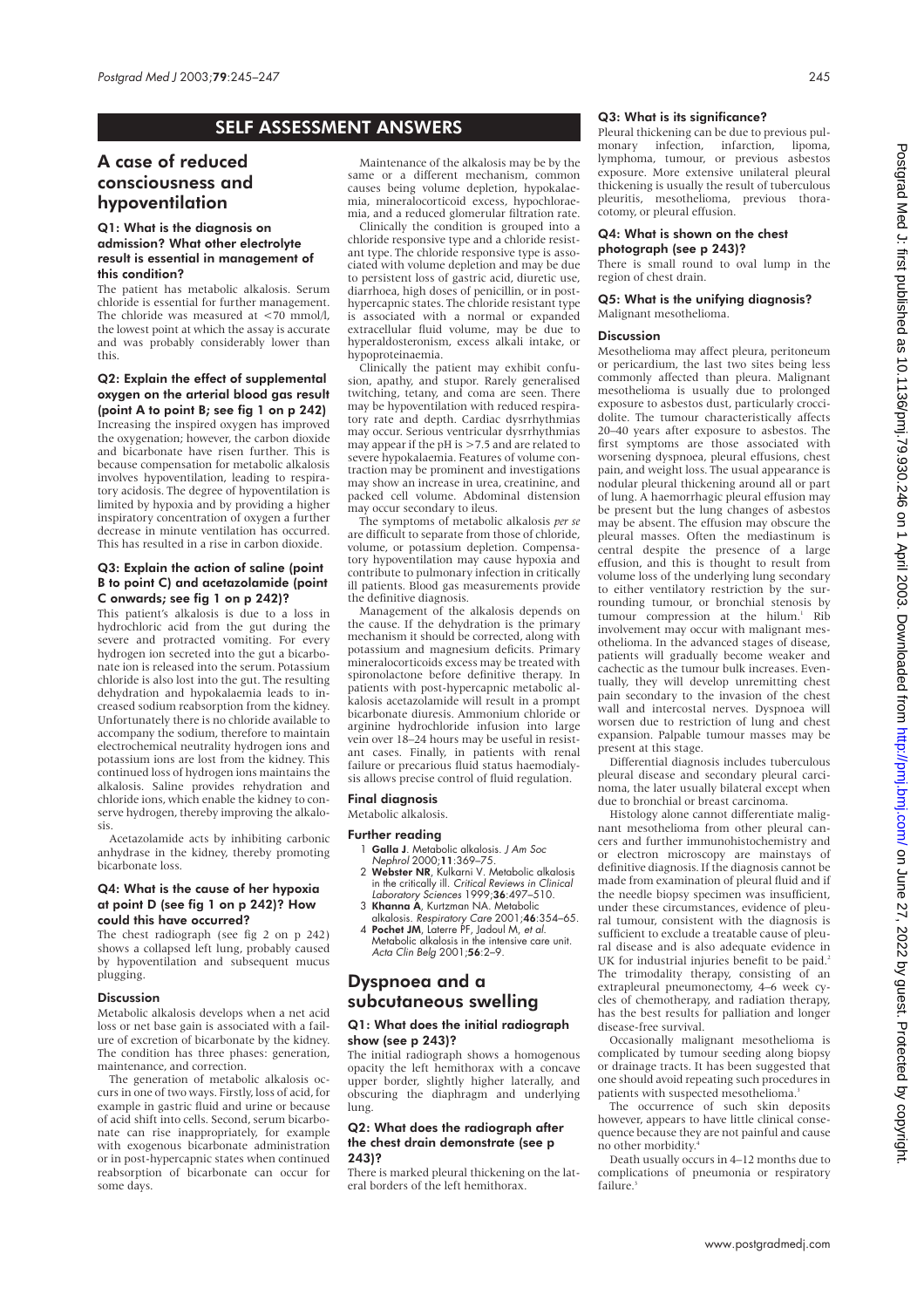# Final diagnosis

Malignant mesothelioma.

#### **References**

- 1 Sutton D. *Text book of radiology and imaging.* Vol 1. Oxford: Churchill-Livingstone, 1999: 396.
- 2 Seaton A, Seaton D, Late Leitch AG. *Crofton and Douglas text book of respiratory diseases.* Vol 2. Oxford: Blackwell Sciences, 2000: 1175.
- 3 Elmes PC, Simpson MJC. The clinical aspects of mesothelioma *Q J Med* 1976;179:427– 49.
- 4 Law MR, Hodson ME, Turner-Warwick M. Malignant mesothelioma of pleura: clinical aspects and symptomatic treatment. *Eur J Respir Dis* 1984;65:162–8.

# Recurrent gastrointestinal bleed

# Q1: What is the endoscopic diagnosis (see fig 1 on p 243)?

Haemobilia. Bile and blood are seen trickling through the end-on ampulla. Upper gastrointestinal endoscopy was done twice, within 24 hours of the first and the second bleed, and was normal on both occasions, thereby indicating intermittent bleed from the biliary tract.

# Q2: What is the procedure and what does it show (see fig 2 on p 244)?

The procedure is hepatic angiography and shows two large lobulated pseudoaneurysms in the right lobe of the liver supplied by a single branch of the right hepatic artery (fig 2A). Superselective catheterisation of the feeding branch and embolisation were done using two coils (3 cm  $\times$  4 mm). Postembolisation angiography shows complete cut off of the pseudoaneurysm with block of the feeding artery (fig 2B). The patient was asymptomatic after the procedure.

# Discussion

Sandblom and Mirkovitch described hepatic artery pseudoaneurysm formation as a complication after blunt or a penetrating trauma to the liver or after a percutaneous diagnostic or therapeutic procedure performed on the hepatobiliary system and presenting as haemobilia.<sup>1</sup> A meta-analysis on a Medline search showed that two thirds of cases of haemobilia were iatrogenic, while accidental trauma accounted for 5% of the cases.<sup>2</sup> Croce *et al* reviewed surgery details of 482 patients with hepatic injury.<sup>3</sup> Six developed haemobilia, three were due to blunt trauma (1.2%). Based on the hepatic injury scale the present case had grade III type of hepatic artery injury.

The formation of intrahepatic cavity of blood and bile after blunt injury to the liver can predispose the patient to develop hepatic artery aneurysm.

In an experimental study, Sandblom and Mirkovitch showed that bile retards liver healing and causes lysis of clotted blood.<sup>1</sup> This could result in an unrecognised arterial injury leading to a pseudoaneurysm; infection contributes further to its development. As the cavity expands due to continued bleeding at arterial pressure, progressive pressure necrosis develops around the margin. Also the poor contractility of the vessels results in a persistent haemorrhage into the cavity. The cavity eventually erodes into a major branch of the biliary tree, which is already damaged by

either the initial injury or the interventional procedure, thus resulting in haemobilia.

Diagnosis of haemobilia is based on the Quincke's triad: jaundice (51%), colicky abdominal pain (80%), and blood in either vomitus or stool (62%). The bleed may be a major one and life threatening or minor. It can present several weeks after injury. Duodenoscopy can image blood oozing from the papilla of Vater as was possible in our case. Endoscopic retrograde cholangiopancreaticography may show biliary tracts filled with blood clots. Ultrasound can detect intrahepatic haematomas and arterial aneurysms. Both these procedures were useful in diagnosis in the present case. Abdominal computed tomography and selective visceral angiography, apart from showing the site of bleed, can also help in detecting arterial variations.<sup>5</sup> Long standing haemobilia is associated with rapidly developing intrahepatic collaterals. Superselective catheterisation may be necessary.

Management is aimed at tackling the pseudoaneurysm, the intrahepatic cavity,<sup>3</sup> and relieving the biliary obstruction. Selective arterial embolisation of the pseudoaneurysm is the procedure of choice. Surgery is reserved for those refractory to embolisation. Green *et al* managed 43% of patients with haemobilia conservatively and 36% by transarterial embolisation.<sup>2</sup> The mortality rate was 5%. Large cavities (8 cm and above) after blunt trauma would require debridement since they act as sources of infection. Occasionally, the debridement can stop the bleed and also result in regression of small hepatic cavity ( $2 \times$  $2$  cm). $3$ 

The clinical presentation of haemobilia, which was distinct in the present case, was confirmed at duodenoscopy. Transarterial embolisation controlled the bleed.

## Final diagnosis

Haemobilia caused by blunt trauma.

## References

- 1 **Sandblom P**, Mirkovitch V, Haemobilia: some salient features and their causes. *Surg Clin North Am* 1977;57:397–408.
- 2 Green MHA, Duell RM, Johnson CD, *et al*. Haemobilia. *Br J Surg* 2001;88:773. 3 Croce MA, Fabian TC, Spiers JP, *et al*.
- Traumatic hepatic artery pseudoaneurysm with haemobilia. *Am J Surg* 1994;168:235–8. 4 Moore EE, Shack ford SR, Pachter HL, *et al*.
- Organ injury scaling: spleen, liver and kidney. *J Trauma* 1989;29:1664–6.
- 5 Samek P, Bober J, Vrzgula A, *et al*. Traumatic haemobilia caused by false aneurysm of replaced right hepatic artery: case report and review. *J Trauma* 2001;51:153–8.

# Acute severe anaemia in an elderly patient with hereditary sphaerocytosis

## Q1: Was does the bone marrow biopsy show?

The bone marrow smear shows a giant pronormoblast with cytoplasmic vacuolisation and large eosinophilic nuclear inclusion bodies characterising infected human erythroid cells.

# Q2: What is the most likely diagnosis?

In patients with congenital haemolytic anaemia, such as hereditary sphaerocytosis, life threatening transient aplastic crisis may occur due to parvovirus B19 infection.



Figure 1 Strong immunoreactivity of erythroid precursor cells (including one giant pronormoblast) with monoclonal antibodies against the capsid proteins of parvovirus B19 (original magnification  $\times$  400).

# Q3: Which investigations would you perform to confirm the diagnosis?

(A) Serology for parvovirus B19 in serum In our patient, ELISA was positive for anti-B19 IgM and anti-B19 IgG antibodies (IgM: 1:16 on day 5, 1:512 on day 11, and 1:256 on day 20; IgG 1:<64 on day 5; 1:512 on day 11, and 1: 2048 on day 20), findings consistent with acute parvovirus B19 infection.

(B) Immunohistochemical detection of parvovirus B19 in the infected cell The giant pronormoblast showed strong immunoreactivity with a monoclonal antibody against VP1 and VP2 capsid proteins of parvovirus B19 (fig 1).

(C) Polymerase chain reaction (PCR) for parvovirus B19 in the bone marrow

The PCR was not done in our patient, but it is an accurate and reliable method to diagnose an aplastic crisis due to parvovirus B19 in patients with congenital haemolytic anaemia or HIV infection.

## **Outcome**

Twelve days after admission, numerous cohorts of early erythroid cells were present in the bone marrow. For support, the transfusion of nine units of packed red blood cells was required during hospitalisation.

## **Discussion**

Parvovirus B19, a small non-enveloped DNA virus first described in  $1975$ ,<sup>2</sup> is the only pathogenic member of the family parvoviridae found in humans and is associated with a wide range of disease manifestations. Approximately 50% of children age 15 are seropositive, and the prevalence rises to more than 90% in the elderly. Most infections are asymptomatic or unrecognised. Frequent clinical manifestations include erythema infectiosum (fifth disease or slapped cheek disease) in children, polyarthropathy syndrome mimicking rheumatoid arthritis in adults, miscarriage or hydrops fetalis and eventually congenital anaemia of the newborn in pregnant women, or transient aplastic crisis in patients with underlying haemolytic disorders and chronic bone marrow failure in immunocompromised individuals.<sup>1</sup> Pathophysiologically, the virus selectively targets human erythroid cells for propagation. In human erythroid cells derived from bone marrow, susceptibility to parvovirus B19 increases with differentiation; the pluripotent stem cell appears to be spared, and the main target cells are erythroid progenitors. Erythroid specificity results as the virus uses the blood group P antigen,<sup>3</sup> found only on